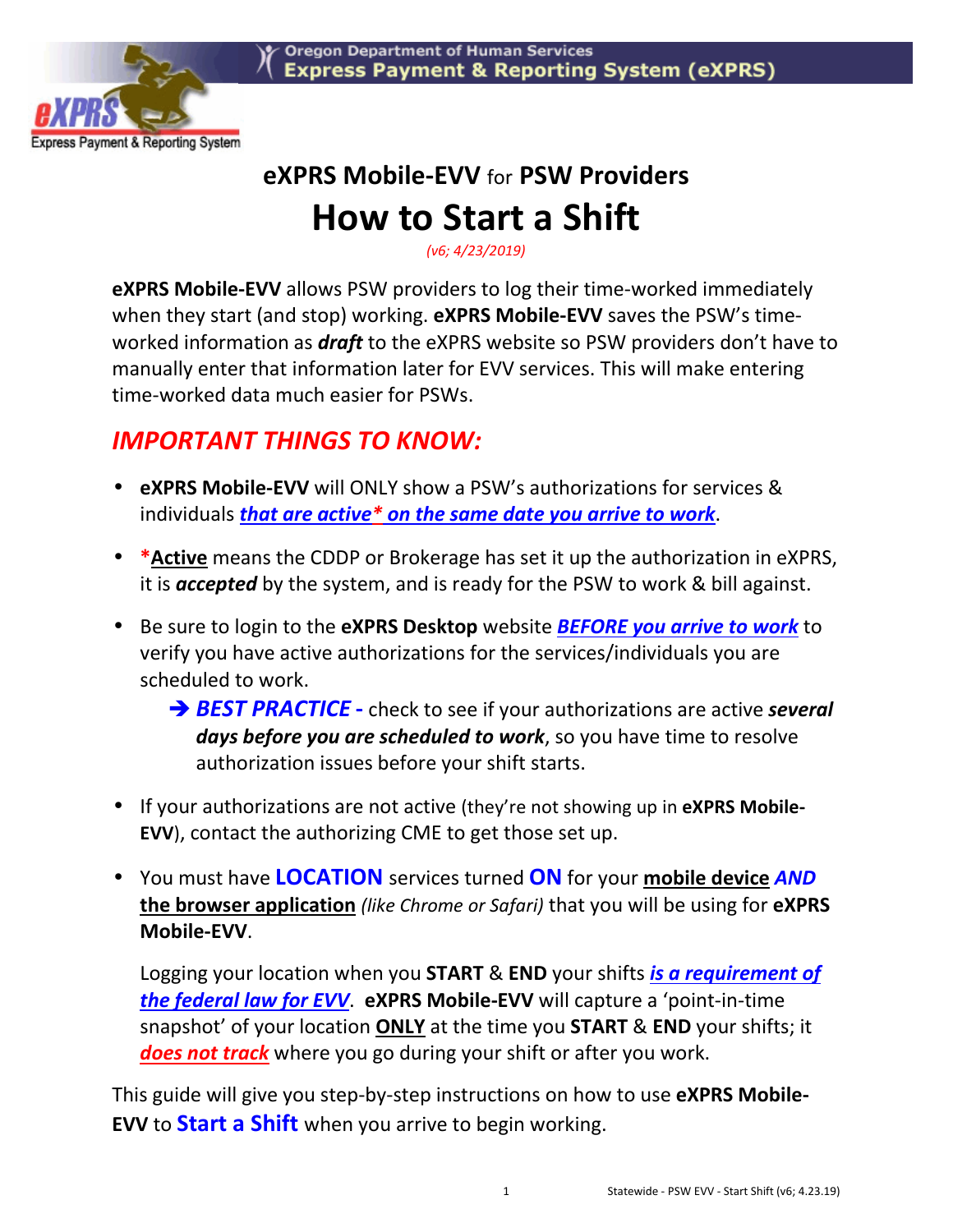## **To Start a Shift in eXPRS Mobile-EVV**:

1. When you arrive to start working your shift, use your mobile device *(smartphone or tablet)*, launch an internet browser *(such as Safari, Chrome, Firefox, Edge, etc)*.

This guide uses Safari in its examples.



2. In the browser app you have selected, type in the website address for eXPRS into your browser search window.

eXPRS website address: https://apps.state.or.us/exprsWeb/

**Pro Tip:** Save the eXPRS website in your Bookmarks or Favorites so you can select it quickly the next time you need to use **eXPRS Mobile-EVV**.

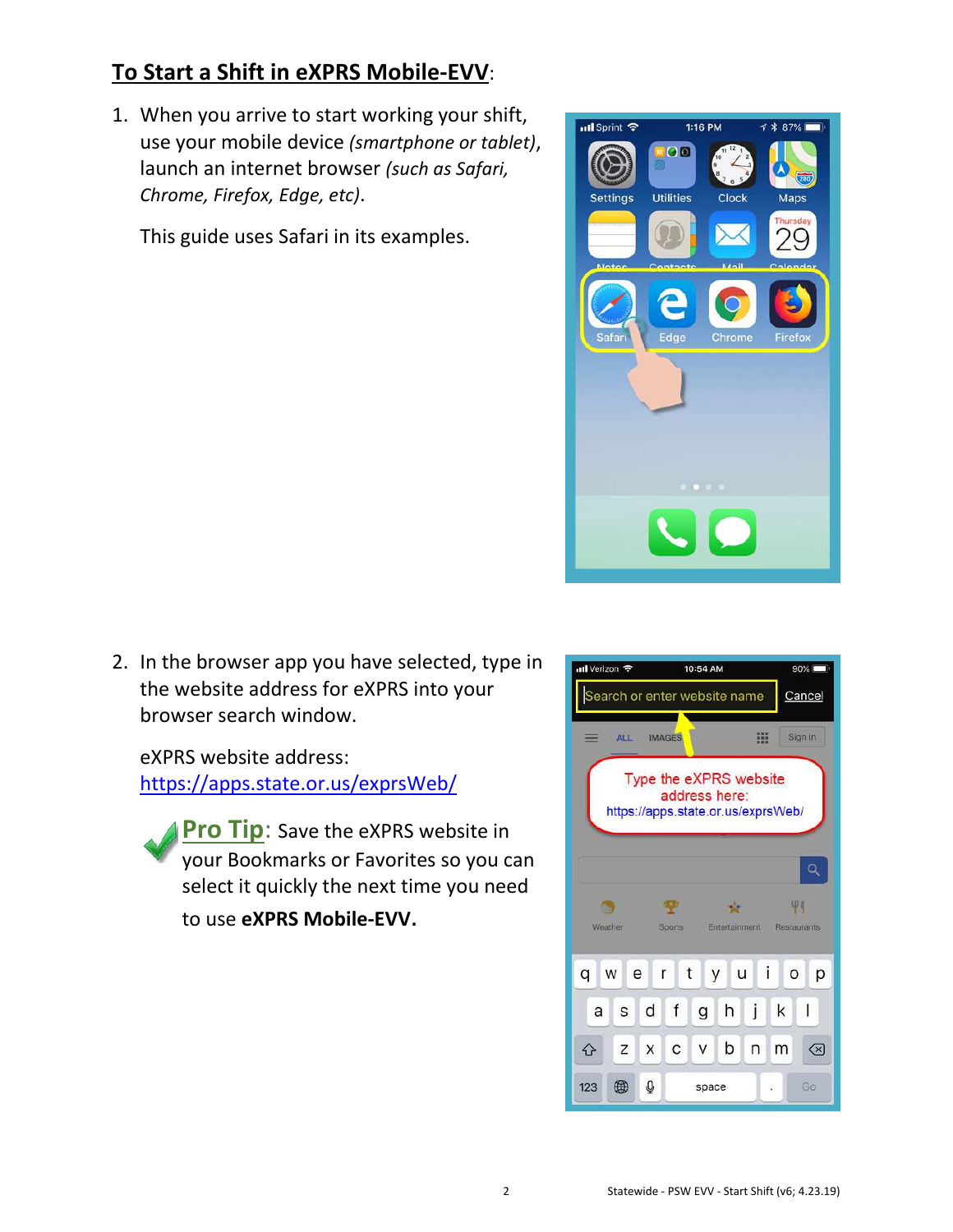3 Statewide - PSW EVV - Start Shift (v6; 4.23.19)

3. On the **eXPRS Mobile-EVV** login page, use your regular eXPRS **Login Name** & **Password** to login.

This is the same login information you use to login to the eXPRS website on a computer.

Tap **SUBMIT** to login.

4. Review the Important Messages.

Information in this page includes notification of:

- expiration date of your PSW credentials *(example A),*
- expiration of one or more of your SPA authorizations *(example B)*
- other important **Things to Know**.

Tap on the **Acknowledge** button to continue.



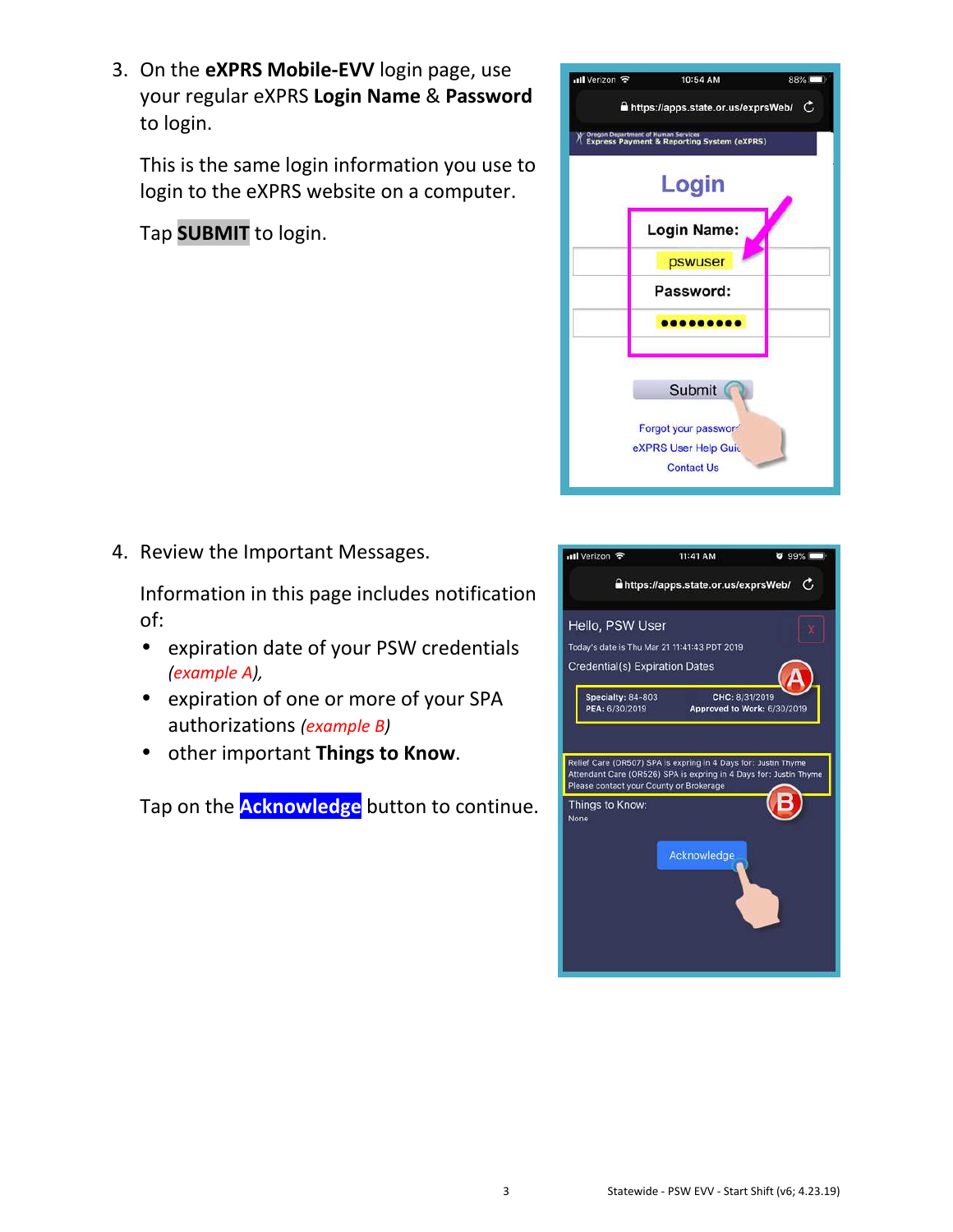4 Statewide - PSW EVV - Start Shift (v6; 4.23.19)

5. Once you have successfully logged in & acknowledged your messages, you will be on the "*Select the Service…*" screen.

This screen lists all the service authorizations that are active for you *for the day you logged in (the actual day you are working)*.

You may need to *swipe up* to view more information at the bottom of the screen.

• If you *do not see* the service you are about to start working, tap on the Don't see your service? link for more information.



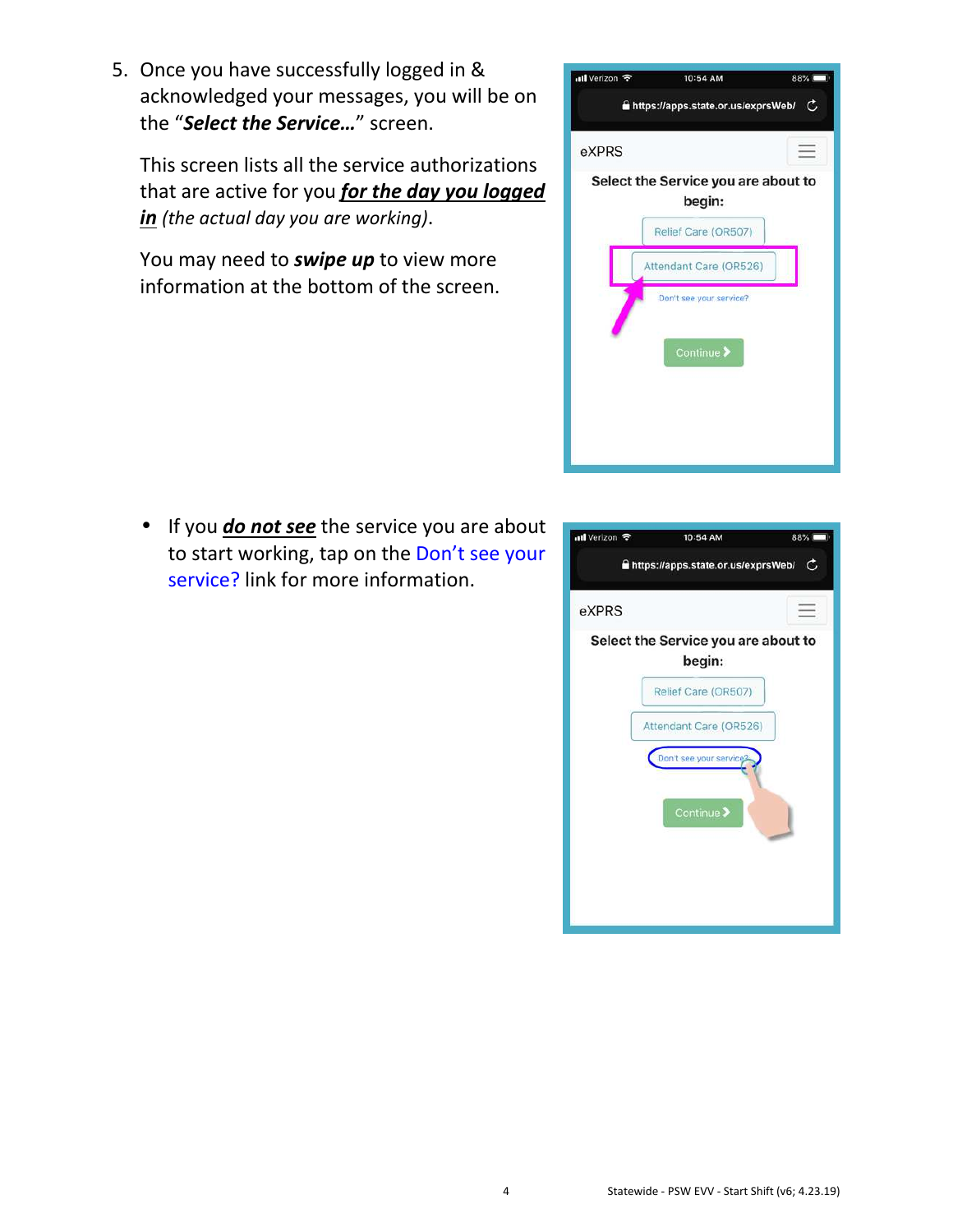6. From the list, tap on the service you are about start a shift to work.

The service button will turn dark when selected.

You can select only 1 service at a time.



7. With the service you are to work selected, tap the **Continue** button to move to the next screen.

| ull Verizon 중                                 | 10:55 AM                | 88% |  |  |
|-----------------------------------------------|-------------------------|-----|--|--|
| https://apps.state.or.us/exprsWeb/<br>C       |                         |     |  |  |
| eXPRS                                         |                         |     |  |  |
| Select the Service you are about to<br>begin: |                         |     |  |  |
|                                               | Relief Care (OR507)     |     |  |  |
|                                               | Attendant Care (OR526)  |     |  |  |
|                                               | Don't see your service? |     |  |  |
|                                               | Continue >              |     |  |  |
|                                               |                         |     |  |  |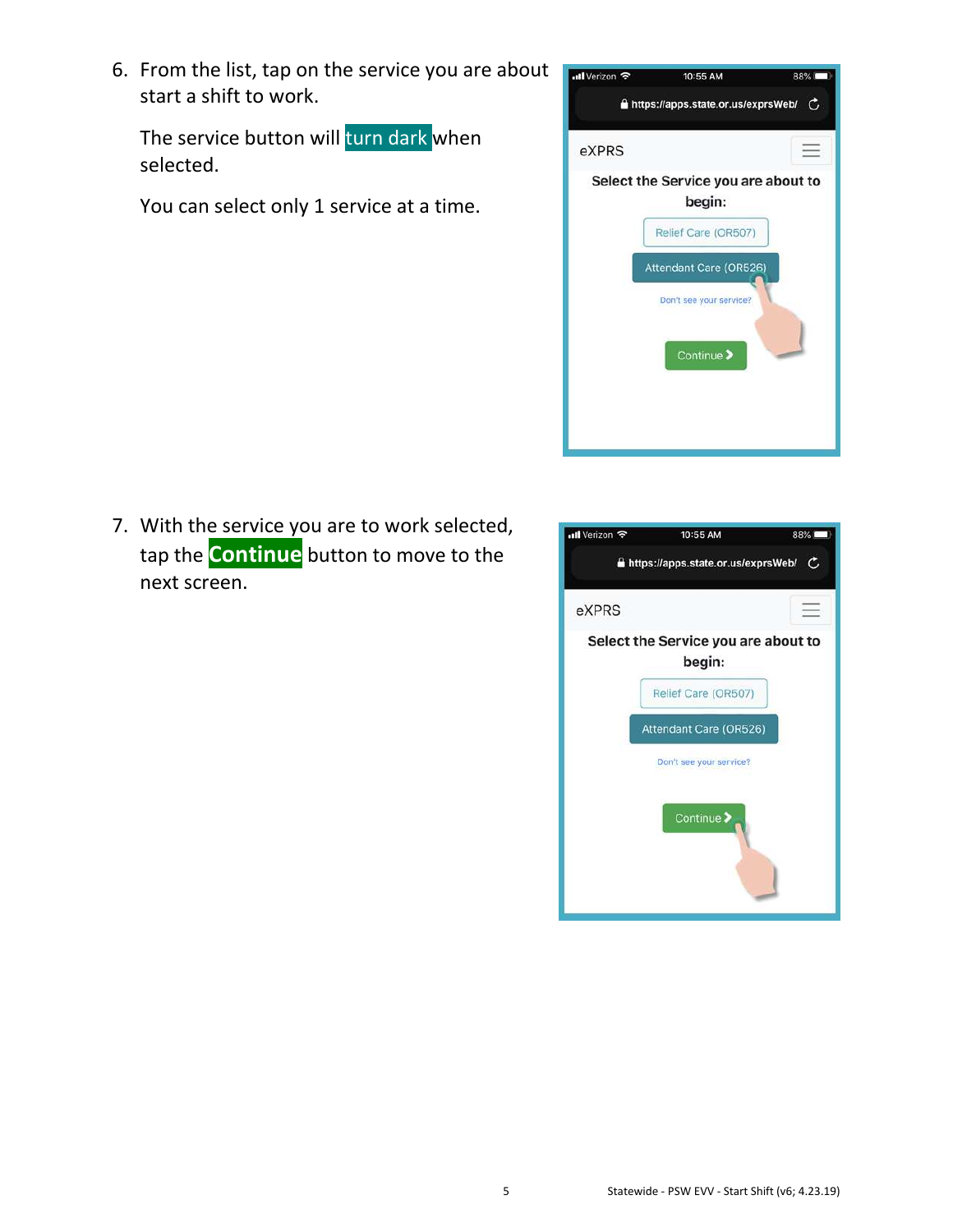8. You're now in the "*Select the Individuals…*" screen.

In this screen, you will see all the individuals who have active authorizations for the service you selected on the previous screen.



• If you *do not see* an individual listed for the service you need to work, tap on the Don't see your individual(s)? link for more information.

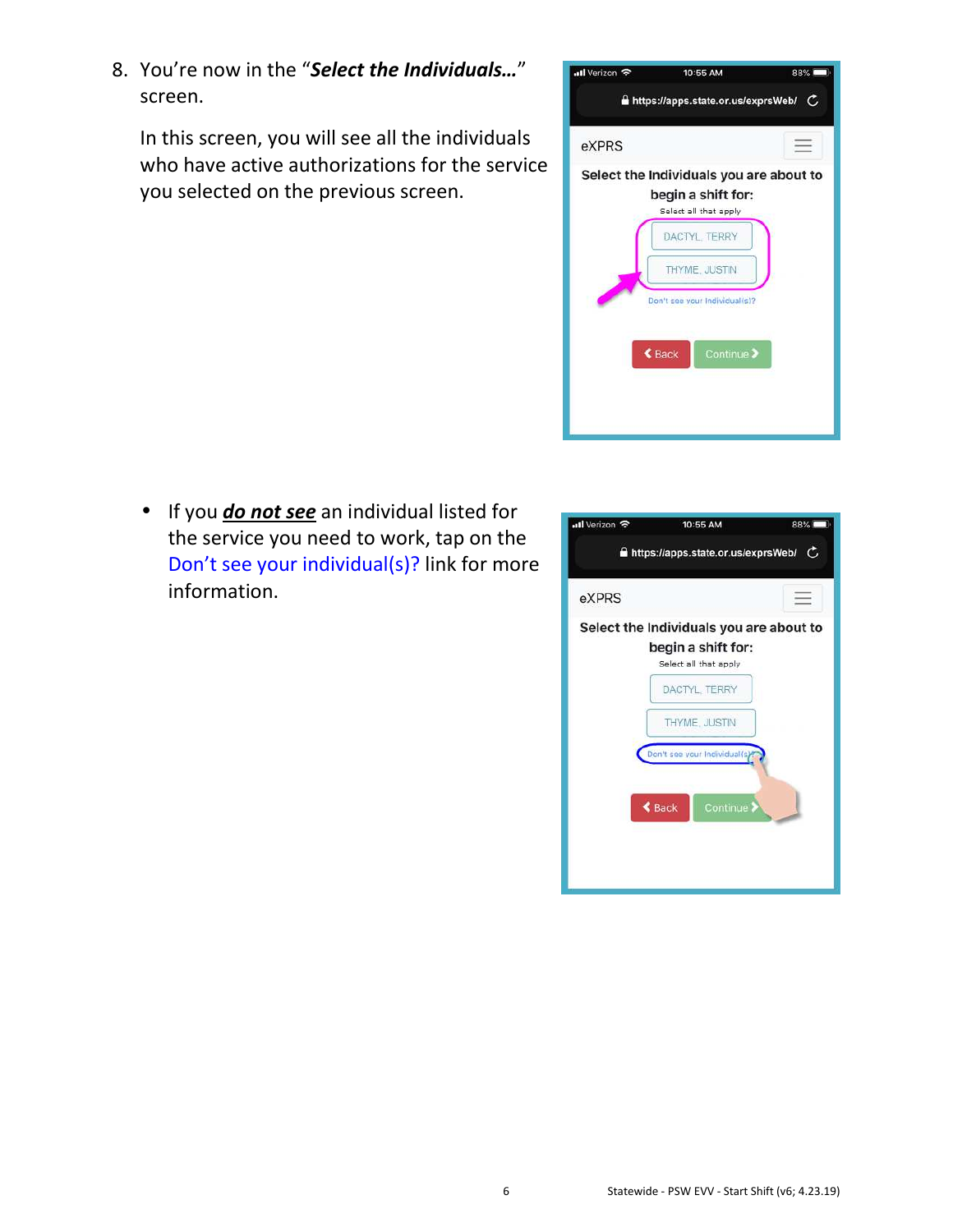9. From the list of individuals, tap on the individual's name to start a shift working with them.

If you are working with a group of individuals, tap on names for all in the group.

10. Once you've tapped on an individual's name, the button for them will turn dark when selected.

Tap on the **Continue** button to move to the next screen.

If needed, use the **< Back** button to return to the previous "*Select the Service…*" screen.

*Always use the* **< Back** *button to go back. Do not* use your browser app's back button.



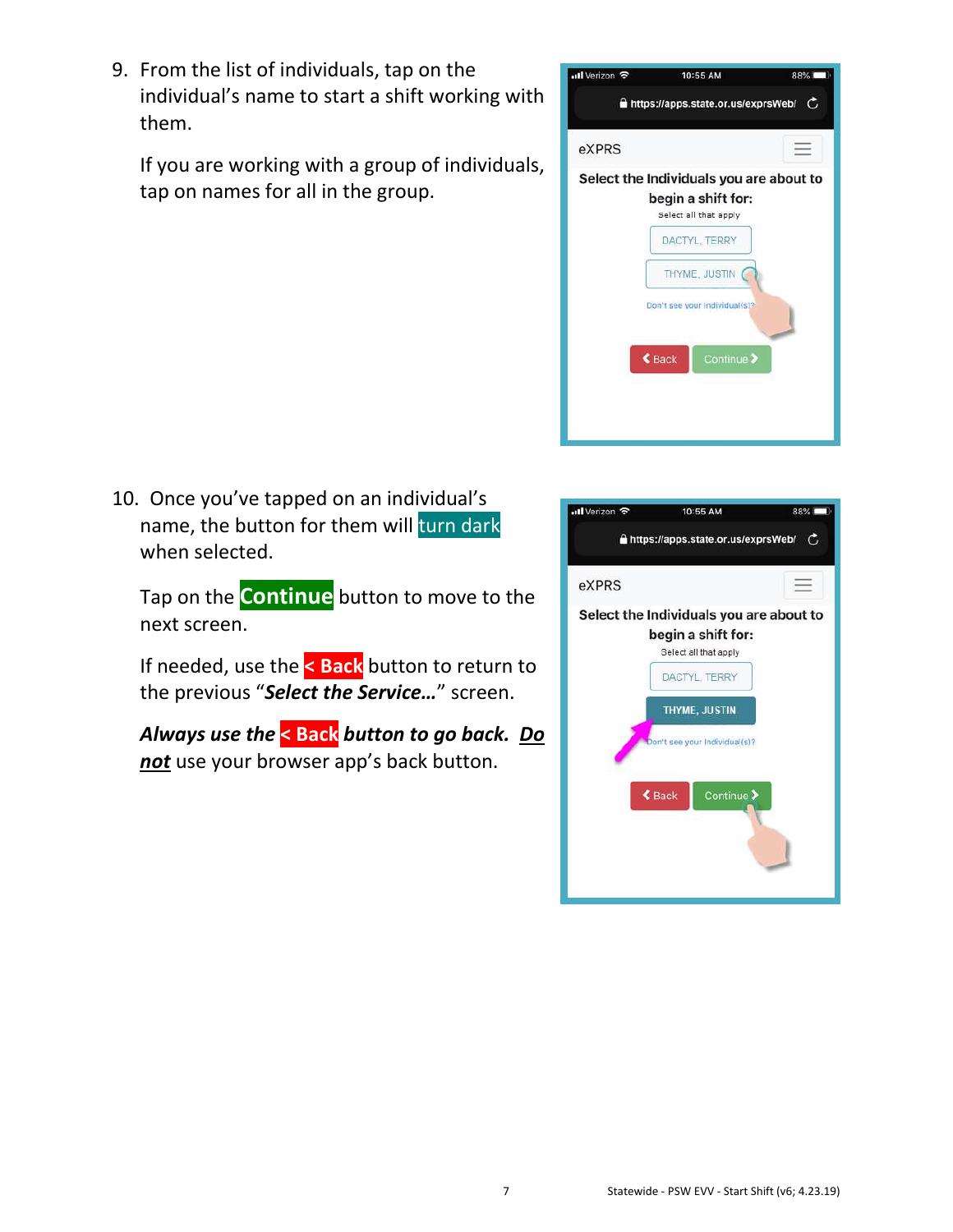11. You will now see the "*Please Confirm…*" screen, showing the **Service** & the **Individual**(s) you selected to begin working for *(starting your shift)*.

## *Please review this information CAREFULLY!*

If the service & individual information is **Correct**, tap the **Begin Work** button to start your shift.

If the service or individual(s) listed are **Incorrect**, use the **<** Back button to return to the previous screens & make the correct selections needed.

Use steps #6 - #9 above in this guide to come back to this screen.



12. Depending on how the **Location** preferences are set on your mobile device *AND* browser you are using, you *might* receive a pop-up message asking you to confirm your location where you are starting your shift.

If you get a pop-up message, tap **OK** to continue.

**eXPRS Mobile-EVV** will capture a 'point-intime snapshot' of where you are **ONLY** at the time you **START** & **END** your shift, which *is a requirement of the federal law for EVV*.

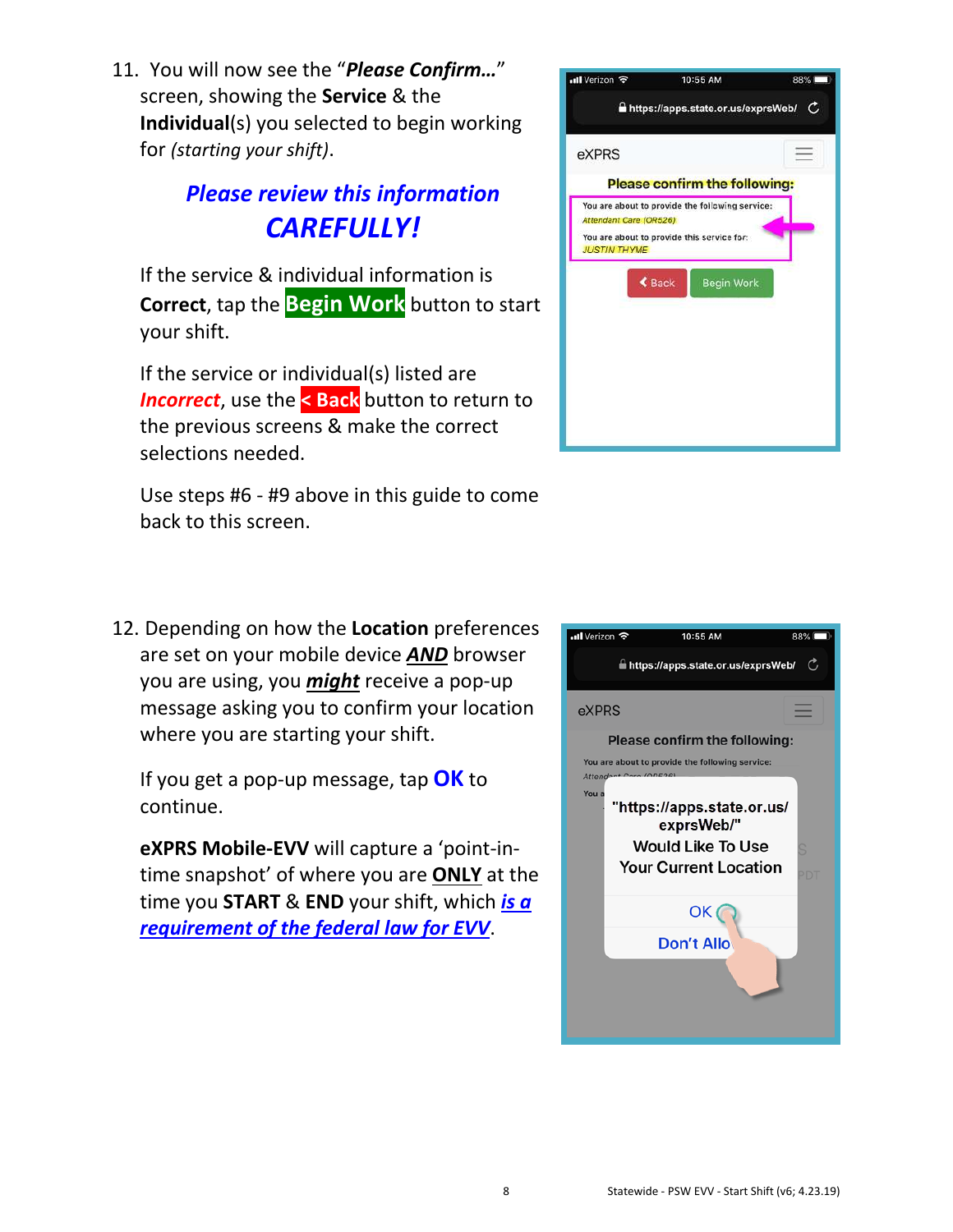13. Once you have started your shift in **eXPRS Mobile-EVV** you will see a '**dashboard**' screen.

This shows you who you are working with, the service, and the Start Time & Date your shift started.

From here you can:

- Start a New Shift for another individual, (*see the guide How to Add a New Shift for instructions*), *OR …*
- Logout of **eXPRS Mobile-EVV** & work your shift.

| ull Verizon 후                             | 10:55 AM                           |                 | 88% |  |
|-------------------------------------------|------------------------------------|-----------------|-----|--|
|                                           | https://apps.state.or.us/exprsWeb/ |                 |     |  |
| eXPRS                                     |                                    |                 |     |  |
| You have been working for:                |                                    |                 |     |  |
| THYME, JUSTIN                             |                                    |                 |     |  |
| Attendant Care (OR526) 10:55 AM 3/13/2019 |                                    |                 |     |  |
|                                           | <b>Start New Shift</b>             | <b>End Work</b> |     |  |
|                                           |                                    |                 |     |  |
|                                           |                                    |                 |     |  |
|                                           |                                    |                 |     |  |
|                                           |                                    |                 |     |  |
|                                           |                                    |                 |     |  |
|                                           |                                    |                 |     |  |

14. To logout of **eXPRS Mobile-EVV**, tap on the 3-lined **Menu Icon** in the top right corner of the screen to activate the menu.